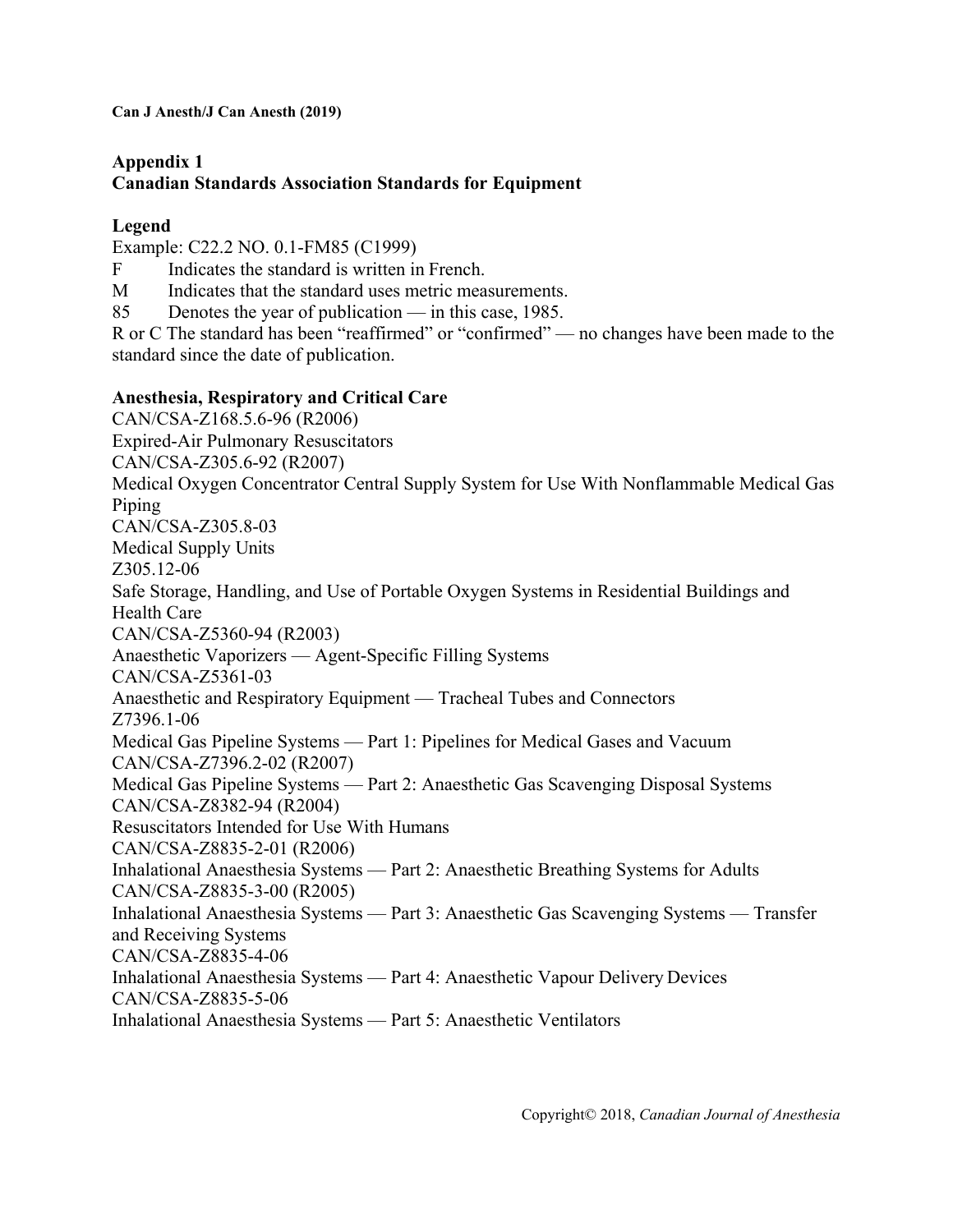CAN/CSA-Z8836-01 (R2006) Suction Catheters for Use in the Respiratory Tract CAN/CSA-Z9170-1-00 (R2005) Terminal Units for Medical Gas Pipeline Systems — Part 1: Terminal Units for Use with Compressed Medical Gases and Vacuum CAN/CSA-Z9170-2-00 (R2005) Terminal Units for Medical Gas Pipeline Systems — Part 2: Terminal Units for Anaesthetic Gas Scavenging Systems CAN/CSA-Z9918-94 (R2004) Capnometers for Use With Humans – Requirements CAN/CSA-Z9919-07 Medical Electrical Equipment — Particular Requirements for the Basic Safety and Essential Performance of Pulse Oximeter Equipment for Medical Use CAN/CSA-Z10079-1-03 Medical Suction Equipment — Part 1: Electrically Powered Suction Equipment — Safety Requirements CAN/CSA-Z10079-2-03 Medical Suction Equipment — Part 2: Manually Powered Suction Equipment CAN/CSA-Z10079-3-03 Medical Suction Equipment — Part 3: Suction Equipment Powered from a Vacuum or Pressure Source CAN/CSA-Z10524-02 (R2007) Pressure Regulators and Pressure Regulators with Flow-Metering Devices for Medical Gas Systems CAN/CSA-Z10651-2-06 Lung Ventilators for Medical Use — Particular Requirements for Basic Safety and Essential Performance — Part 2: Home Care Ventilators for Ventilator-Dependent Patients CAN/CSA-Z10651-3-98 (R2003) Lung Ventilators for Medical Use — Part 3: Particular Requirements for Emergency and Transport Ventilators CAN/CSA-Z10651-6-06 Lung Ventilators for Medical Use — Particular Requirements for Basic Safety and Essential Performance — Part 6: Home-Care Ventilatory Support Devices CAN/CSA-Z15002-02 (R2007) Flow-Metering Devices for Connection to Terminal Units of Medical Gas Pipeline Systems CAN/CSA-Z17510-1-03 Sleep Apnoea Breathing Therapy — Part 1: Sleep Apnoea Breathing Therapy Devices CAN/CSA-Z17510-2-03 Sleep Apnoea Breathing Therapy — Part 2: Masks and Application Accessories CAN/CSA-Z23328-1-04 Breathing System Filters for Anaesthetic and Respiratory Use — Part 1: Salt Test Method to Assess Filtration Performance CAN/CSA-Z23328-2-03 Breathing System Filters for Anaesthetic and Respiratory Use — Part 2: Non-Filtration Aspects

#### **Applications of Electricity in Health Care**

CAN/CSA-C22.2 NO. 114-M90 (R2005) Diagnostic Imaging and Radiation Therapy Equipment C22.2 NO. 125-M1984 (R2004) Electromedical Equipment CAN/CSA-C22.2 NO. 601.1B-90 (R2006)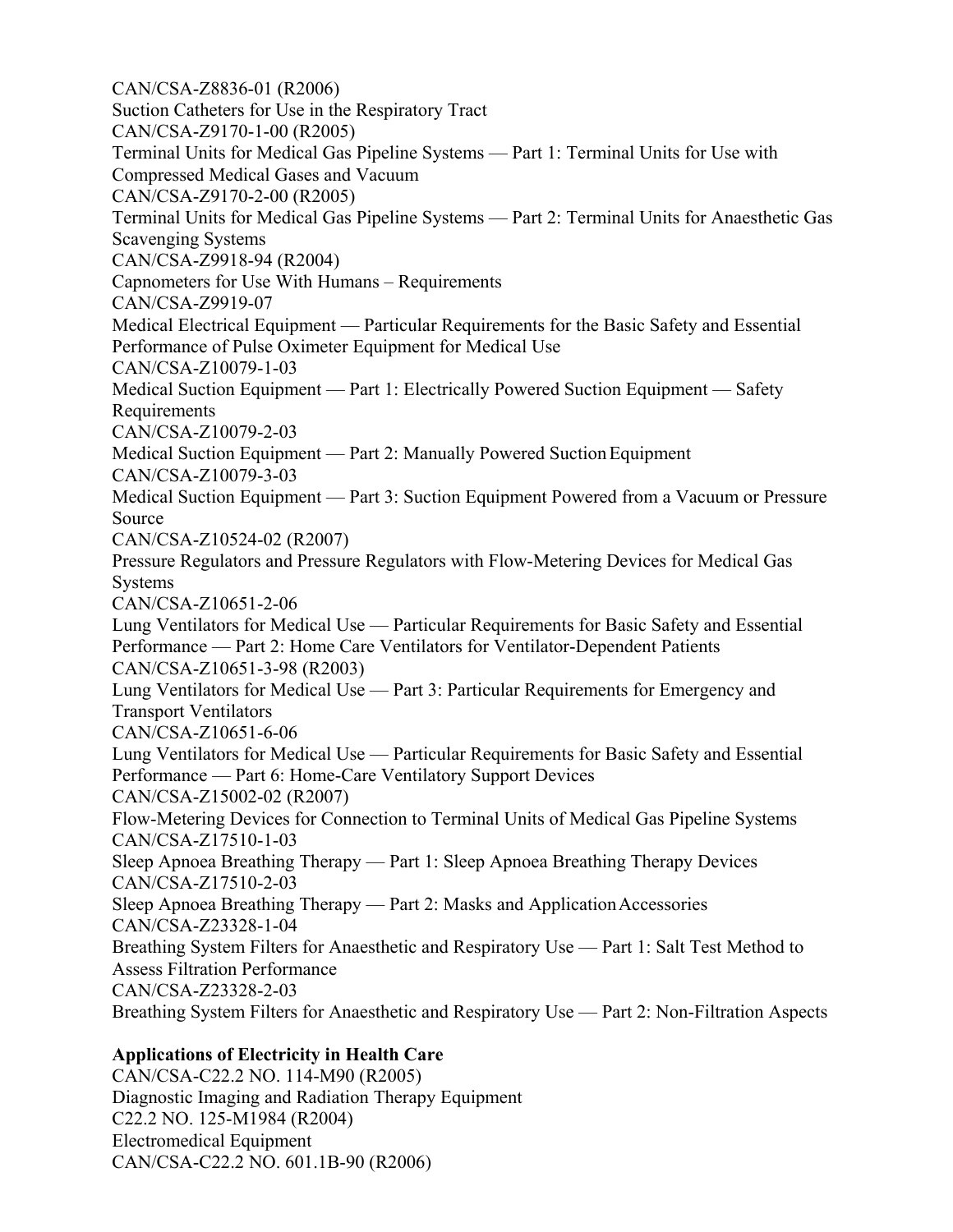Amendment 2 to CAN/CSA-C22.2 No. 601.1-M90, Medical Electrical Equipment — Part 1: General Requirements for Safety CAN/CSA-C22.2 NO. 60601-1-1-02 (R06) Medical Electrical Equipment — Part 1-1: General Requirements for Safety — Collateral Standard: Safety Requirements for Medical Electrical Systems CAN/CSA-C22.2 NO. 60601-1-2-03 Medical Electrical Equipment — Part 1-2: General Requirements for Safety — Collateral Standard: Electromagnetic Compatibility — Requirements and Tests CAN/CSA-C22.2 NO. 60601-1-2A-03 Amendment 1:2006 to CAN/CSA-C22.2 NO. 60601-1-2-03, Medical Electrical Equipment — Part 1-2: General Requirements for Safety — Collateral Standard: Electromagnetic Compatibility — Requirements and Tests CAN/CSA-C22.2 NO. 60601-1-4-02 (R06) Medical Electrical Equipment — Part 1-4: General Requirements for Safety — Collateral Standard: Programmable Electrical Medical Systems CAN/CSA-C22.2 NO. 60601-1-6-05 Medical Electrical Equipment — Part 1-6: General Requirements for Safety — Collateral Standard: Usability CAN/CSA-C22.2 NO. 60601-1-8-05 Medical Electrical Equipment — Part 1-8: General Requirements for Safety — Collateral Standard: General Requirements, Tests and Guidance for Alarm Systems in Medical Electrical Equipment and Medical Electrical Systems CAN/CSA-C22.2 NO. 60601-2-1A-01(R07) Amendment 1:2003 to CAN/CSA-C22.2 NO. 60601-2-1-01, Medical Electrical Equipment — Part 2-1: Particular Requirements for the Safety of Electron Accelerators in the Range 1 MeV to 50 MeV CAN/CSA-C22.2 NO. 60601-2-2-01 Medical Electrical Equipment — Part 2-2: Particular Requirements for the Safety of High Frequency Surgical Equipment CAN/CSA-C22.2 NO. 60601-2-4-04 Medical Electrical Equipment — Part 2-4: Particular Requirements for the Safety of Cardiac Defibrillators CAN/CSA-C22.2 NO. 60601-2-5-02 Medical Electrical Equipment — Part 2-5: Particular Requirements for the Safety of Ultrasonic Physiotheraphy Equipment CAN/CSA-C22.2 NO. 60601-2-7-01 (R05) Medical Electrical Equipment — Part 2-7: Particular Requirements for the Safety of High-Voltage Generators of Diagnostic X-Ray Generators CAN/CSA-C22.2 NO. 60601-2-8-01 Medical Electrical Equipment — Part 2-8: Particular Requirements for the Safety of Therapeutic X-Ray Equipment Operating in the Range 10kV to 1MV CAN/CSA-C22.2 NO. 60601-2-9-01 (R05) Medical Electrical Equipment — Part 2: Particular Requirements for the Safety of Patient Contact Dosemeters Used in Radiotherapy with Electrically Connected Radiation Detectors CAN/CSA-C22.2 NO. 60601-2-11-01 (R05) Medical Electrical Equipment — Part 2-11: Particular Requirements for the Safety of Gamma Beam Therapy Equipment CAN/CSA-C22.2 NO. 60601-2-11A-01 Amendment 1:2005 to CAN/CSA-C22.2 No. 60601-2-11-01, Medical Electrical Equipment — Part 2-11: Particular Requirements for the Safety of Gamma Beam Therapy Equipment CAN/CSA-C22.2 NO. 60601-2-12-03(R07),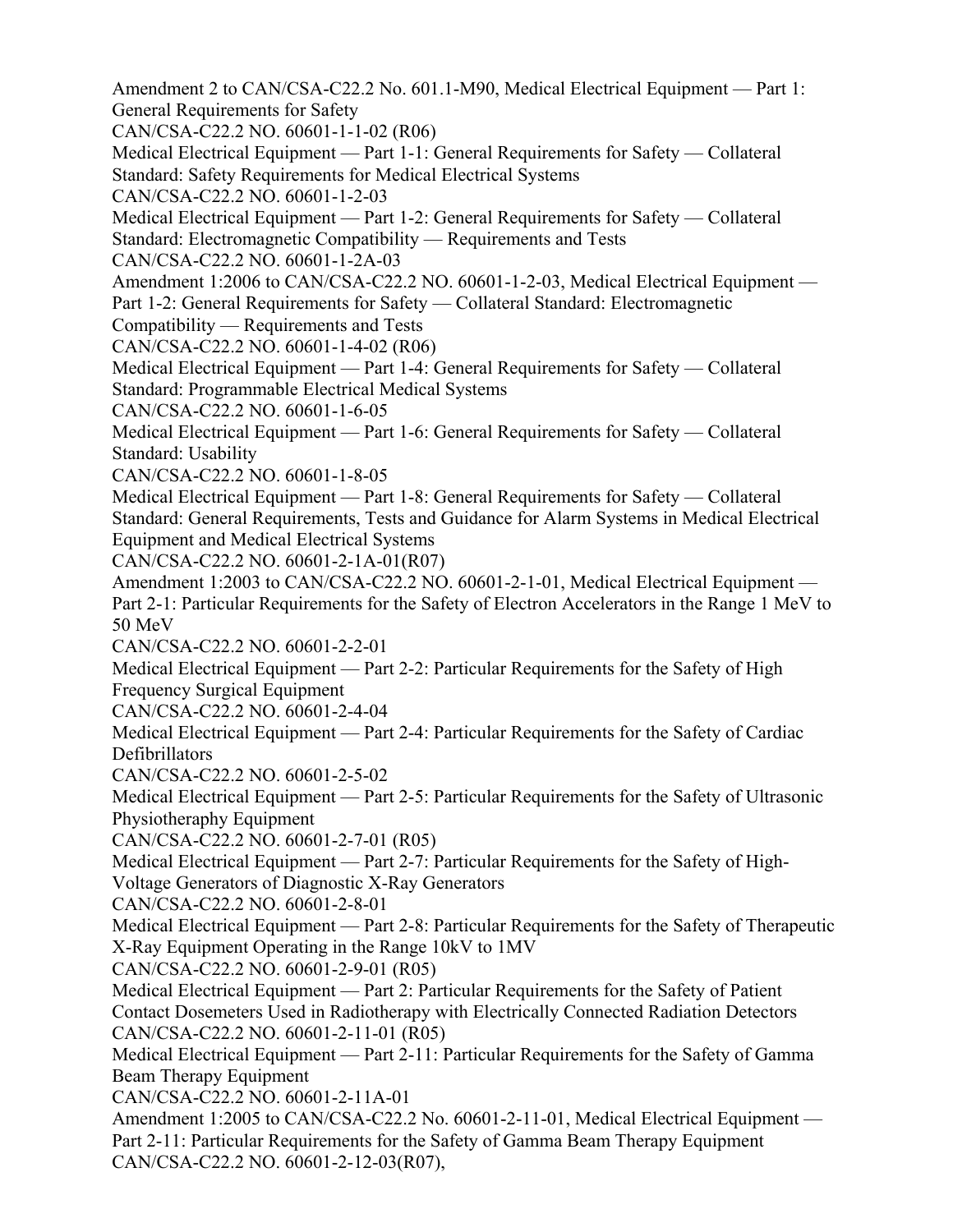Medical Electrical Equipment — Part 2-12: Particular Requirements for the Safety of Lung Ventilators — Critical Care Ventilators CAN/CSA-C22.2 NO. 60601-2-13-07 Medical Electrical Equipment — Part 2-13: Particular Requirements for the Safety and Essential Performance of Anaesthetic Systems CAN/CSA-C22.2 NO. 60601-2-16-01 (R05) Medical Electrical Equipment — Part 2-16: Particular Requirements for the Safety of Haemodialysis, Haemodiafiltration and Haemofiltration Equipment CAN/CSA-C22.2 NO. 60601-2-17-04 Medical Electrical Equipment — Part 2-17: Particular Requirements for the Safety of Automatically-Controlled Brachytherapy Afterloading Equipment CAN/CSA-C22.2 NO. 60601-2-18A-01 Amendment 1:2002 to CAN/CSA-C22.2 NO. 60601-2-18-01, Medical Electrical Equipment — Part 2-18: Particular Requirements for the Safety of Endoscopic Equipment CAN/CSA-C22.2 NO. 60601-2-22-01 (R05) Medical Electrical Equipment — Part 2: Particular Requirements for the Safety of Diagnostic and Therapeutic Laser Equipment CAN/CSA-C22.2 NO. 60601-2-23-02 Medical Electrical Equipment — Part 2-23: Particular Requirements for the Safety, Including Essential Performance, of Transcutaneous Partial Pressure Monitoring Equipment CAN/CSA-C22.2 NO. 60601-2-24-01 (R05) Medical Electrical Equipment — Part 2-24: Particular Requirements for the Safety of Infusion Pumps and Controllers CAN/CSA-C22.2 NO. 60601-2-26-04 Medical Electrical Equipment — Part 2-26: Particular Requirements for the Safety of Electroencephalographs CAN/CSA-C22.2 NO. 60601-2-29-02(R07) Medical Electrical Equipment — Part 2-29: Particular Requirements for the Safety of Radiotherapy Simulators CAN/CSA-C22.2 NO. 60601-2-30-02 (R2006) Medical Electrical Equipment — Part 2-30: Particular Requirements for the Safety, Including Essential Performance, of Automatic Cycling Non-Invasive Blood Pressure Monitoring Equipment CAN/CSA-C22.2 NO. 60601-2-33-04 Medical Electrical Equipment — Part 2-33: Particular Requirements for the Safety of Magnetic Resonance Equipment for Medical Diagnosis CAN/CSA-C22.2 NO. 60601-2-34-02(R06)

Medical Electrical Equipment — Part 2-34: Particular Requirements for the Safety, Including Essential Performance, of Invasive Blood Pressure Monitoring Equipment

CAN/CSA-C22.2 NO. 60601-2-37-03(R07)

Medical Electrical Equipment — Part 2-37: Particular Requirements for the Safety of Ultrasonic Medical Diagnostic and Monitoring Equipment

CAN/CSA-C22.2 NO. 60601-2-37A-03

Amendment 1:2005 to CAN/CSA-C22.2 No. 60601-2-37-03, Medical Electrical Equipment — Part 2-37: Particular Requirements for the Safety of Ultrasonic Medical Diagnostic and Monitoring Equipment

CAN/CSA-C22.2 NO. 60601-2-38-03(R07)

Medical Electrical Equipment — Part 2: Particular Requirements for the Safety of Electrically Operated Facility Beds

CAN/CSA-C22.2 NO. 60601-2-39-02(R07)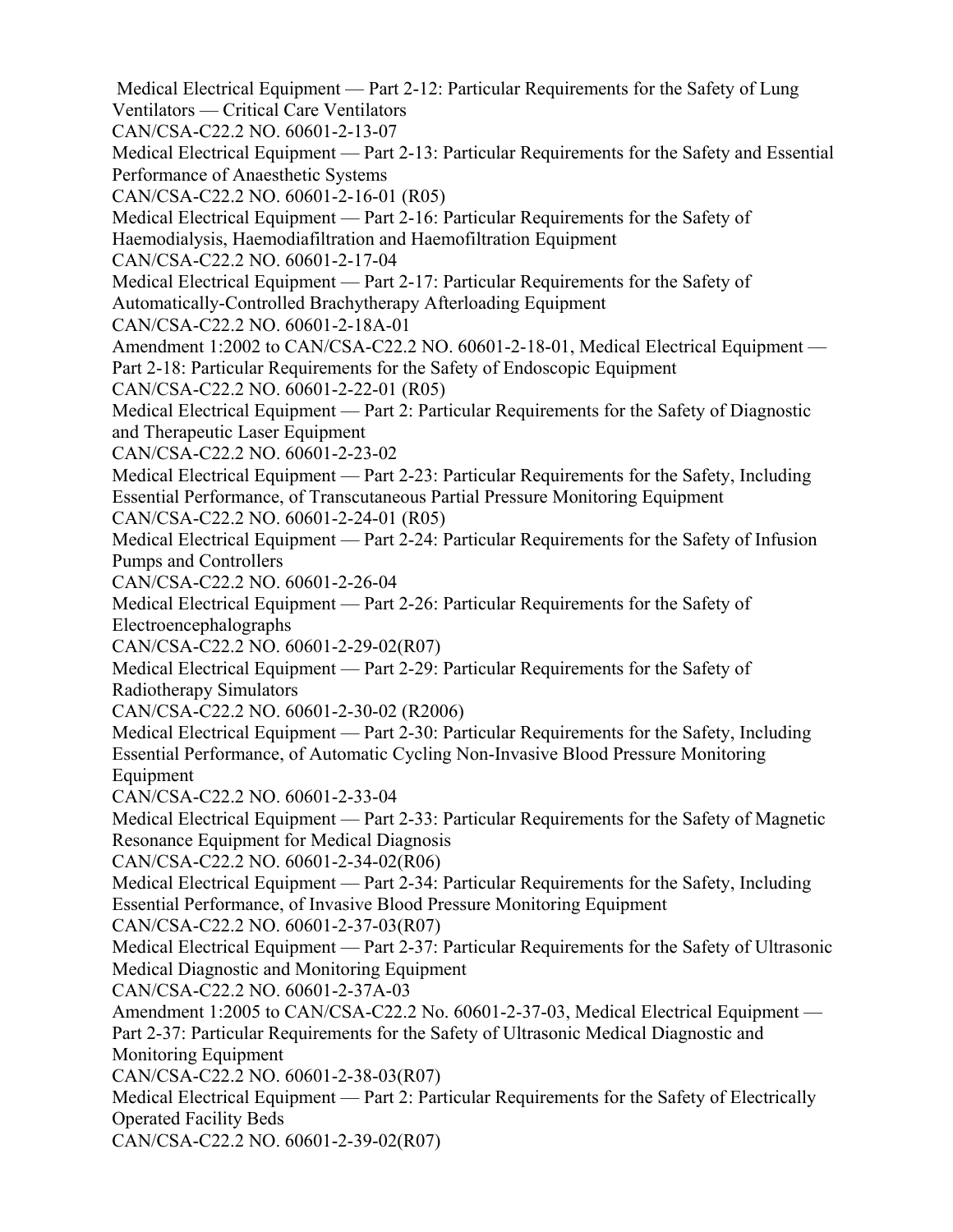Medical Electrical Equipment — Part 2-39: Particular Requirements for the Safety of Peritoneal Dialysis Equipment

CAN/CSA-C22.2 NO. 60601-2-40-01 (R05)

Medical Electrical Equipment — Part 2-40: Particular Requirements for the Safety of Electromyographs and Evoked Response Equipment

CAN/CSA-C22.2 NO. 60601-2-41-02(R07)

Medical Electrical Equipment — Part 2-41: Particular Requirements for the Safety of Surgical Luminaires and Luminaires for Diagnosis

CAN/CSA-C22.2 NO. 60601-2-43-03(R07)

Medical Electrical Equipment — Part 2-43: Particular Requirements for the Safety of X-Ray Equipment for Interventional Procedures

CAN/CSA-C22.2 NO. 60601-2-44-03(R07)

Medical Electrical Equipment — Part 2-44: Particular Requirements for the Safety of X-Ray Equipment for Computed Tomography

CAN/CSA-C22.2 NO. 60601-2-44A-04

Amendment 1:2004 to CAN/CSA-C22.2 No. 60601-2-44-03, Medical Electrical Equipment — Part 2-44: Particular Requirements for the Safety of X-Ray Equipment for Computed Tomography

CAN/CSA-C22.2 NO. 60601-2-45-02(R07)

Medical Electrical Equipment — Part 2-45: Particular Requirements for the Safety of Mammographic X-Ray Equipment and Mammographic Stereotactic Devices

CAN/CSA-C22.2 NO. 60601-2-46-01 (R05)

Medical Electrical Equipment — Part 2-46: Particular Requirements for the Safety of Operating Tables

CAN/CSA-C22.2 NO. 60601-2-47-03(R07)

Medical Electrical Equipment — Part 2-47: Particular Requirements for the Safety, Including Essential Performance, of Ambulatory Electrocardiographic Systems

CAN/CSA-C22.2 NO. 60601-2-49-04

Medical Electrical Equipment — Part 2-49: Particular Requirements for the Safety of Multifunction Patient Monitoring Equipment

CAN/CSA-C22.2 NO. 60601-2-50-03(R07)

Medical Electrical Equipment — Part 2-50: Particular Requirements for the Safety of Infant Phototherapy Equipment

CAN/CSA-C22.2 NO. 60601-2-51-04

Medical Electrical Equipment — Part 2-51: Particular Requirements for Safety, Including Essential Performance, of Recording and Analysing Single Channel and Multichannel

Electrocardiographs

CAN/CSA-CEI/IEC 1258-98 (R2007)

Guidelines for the Development and Use of Medical Electrical Equipment Educational Materials CAN/CSA-CEI/IEC 1288-1-98 (R2007)

Cardiac Defibrillators — Cardiac Defibrillators-Monitors — Part 1: Operation CAN/CSA-CEI/IEC 1288-2-98 (R2007)

Cardiac Defibrillators — Cardiac Defibrillators-Monitors — Part 2: Maintenance

CAN/CSA-CEI/IEC 1289-1-98 (R2007)

High-Frequency Surgical Equipment — Part 1: Operation

CAN/CSA-CEI/IEC 1289-2-98 (R2007)

High-Frequency Surgical Equipment — Part 2: Maintenance

CAN/CSA-ISO 14971-07

Medical Devices — Application of Risk Management to Medical Devices

CAN/CSA-ISO 10993-10-98 (R2003)

Biological Evaluation of Medical Devices — Part 10: Tests for Irritation and Sensitization